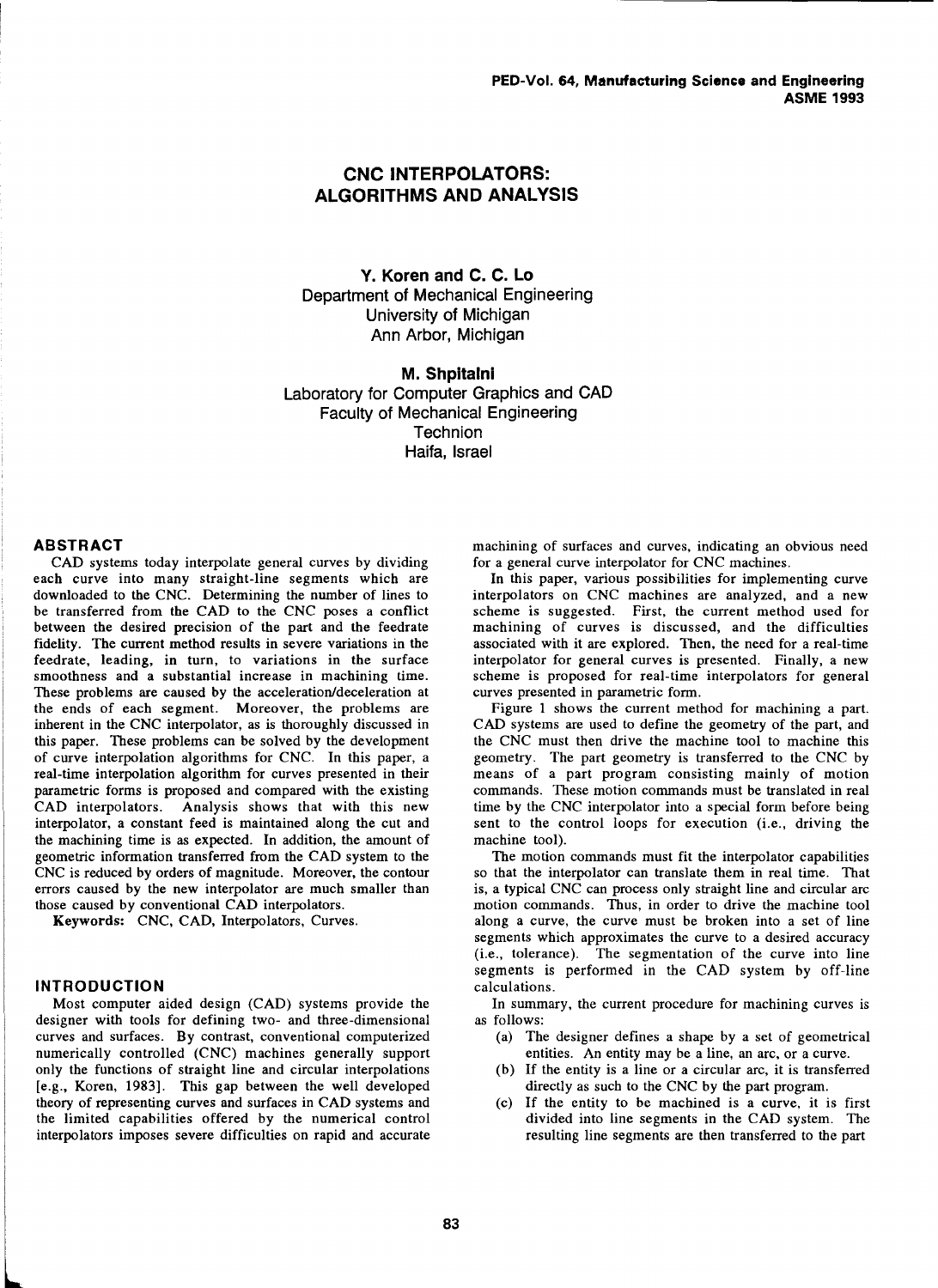

FIG. 1: CURRENT METHOD FOR MACHINING OF CURVES.

program. Their original curve is not even known to the CNC.

#### **OPTIMAL SEGMENTATION OF CURVES**

Inherent in the current method for machining of curves is a conflict regarding the number of line segments into which a curve should be divided by the CAD system. On the one hand, the number of segments should be *maximized* for two reasons:

- ( l) To better approximate the curve and reduce the contour error, and
- (2) To minimize the effect of segmentation which causes discontinuities in the first derivatives along the path. These discontinuities, in turn, lead to deterioration of the smoothness of curves and surfaces and necessitate additional treatment (e.g., polishing).

The difficulty in this maximization, however, is the huge number (millions) of segments required for machining of surfaces. Therefore, on the other hand, the number of segments should be kept to a *minimum* for the following reasons:

- ( 1) Each segment is treated by the CNC as an individual line. If many short segments are transferred, the tool may never reach the desired feedrate due to the automatic acceleration and deceleration applied at the beginning and end of each segment (feature of the control). The result is that the feedrate along the curve is not constant which, in turn, deteriorates the surface finish (in milling) or part dimension (in laser cutting). In addition, the machining time is increased because the mean feedrate is less than the desired feedrate.
- (2) A similar effect is caused by interpolators of the Reference-Word type (see below). With these interpolators, a large number of segments increases the feedrate variations, reduces the average feedrate, and increases the machining time.
- (3) The CNC's memory is very small (and very expensive) compared to the number of segments to be stored for a part with complex surfaces.

(4) The communication load between the CAD and the CNC, that may cause consequent errors, should be reduced.

In practice, the approach of minimizing the number of segments has been adopted by industry due to memory and communication constraints. The minimum number of communication constraints. segments is dictated by the allowed tolerance and depends on the curvature and length of the curve. However, the resulting discontinuities along the curve necessitate additional treatment. Note that even with the minimization approach a huge number of segments (may reach millions) is still needed in order to maintain reasonable tolerance (e.g.,  $10 \mu m$ ). Thus, the current method is not adequate for machining of curves and surfaces.

Consequently, a new CAD/CNC procedure should be developed which will enable high and constant feedrate along the curve. This concept is shown in Figure 2. In the proposed approach the CAD segmentation algorithm has been removed from the CAD system. Instead, a new interpolator which can interpolate general curves in real time has been added to the CNC. This enables the CAD system to transfer to the CNC only information about the curve; the CNC then interpolates it using the real-time curve interpolator.



FIG. 2: SUGGESTED METHOD FOR MACHINING OF CURVES.

#### **OFF-LINE CURVE INTERPOLATORS**

One method for describing curves which treats the x and y axes symmetrically is the parametric form

$$
\mathbf{x} = \mathbf{x}(\mathbf{u}) \tag{1}
$$

$$
\mathbf{y} = \mathbf{y}(\mathbf{u}) \tag{2}
$$

where u is an arbitrary parameter usually  $0 \le u \le 1$ . Most CAD/CAM systems use parametric forms to represent curves. The parametric form is very convenient for controlling multiaxis machine tools, where each axis is individually driven. Furthermore, the parametric form enables direct calculation of x and y as functions of u, and the extension from 2-D to 3-D is straightforward.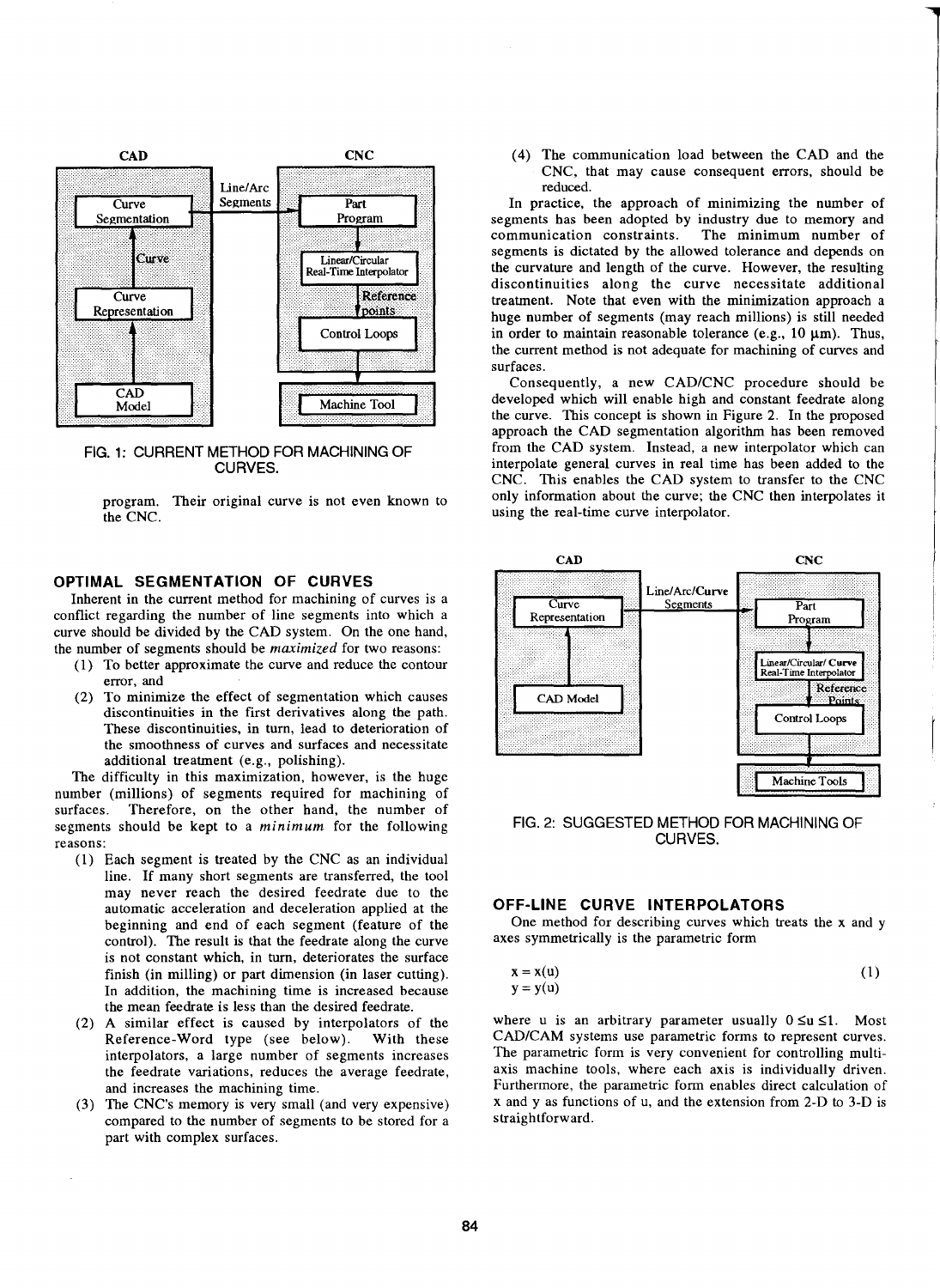The selection of u is critical to the proper operation of an interpolator that calculates  $x(u)$  and  $y(u)$  in real time. Three conditions must be satisfied in the selection of u:

- 1. The parameter u must be independent of the geometrical parameters of the curve.
- 2. The representation of  $x(u)$  and  $y(u)$  must be explicit for u to allow direct, fast calculation of  $x(u)$  and  $y(u)$ .
- 3. Successive u's must divide the curve uniformly, i.e., into equal segments  $\Delta s$ . Since each segment is machined during one sampling period T, this uniform subdivision of the curve guarantees cutting at a constant feedrate (i.e., velocity) V, where  $V = \Delta s / T$ .

While the first two requirements are usually satisfied, the third condition is satisfied only if u is a linear function of s, where s is the curve arc length, and then the position is represented as  $x(s)$  and  $y(s)$ . This condition is easily satisfied for straight lines and circles, as shown below:

For a straight line given by its two endpoints  $(x_1, y_1)$  and  $(x_2, y_2)$ :

$$
x(s) = x_1 + \frac{(x_2 - x_1)s}{\sqrt{(x_2 - x_1)^2 + (y_2 - y_1)^2}}
$$
  

$$
y(s) = y_1 + \frac{(y_2 - y_1)s}{\sqrt{(x_2 - x_1)^2 + (y_2 - y_1)^2}}
$$
  
for  $0 \le s \le S \left( \frac{1}{\sqrt{(x_2 - x_1)^2 + (y_2 - y_1)^2}} \right)$ 

For a circle with center at  $(x_1, y_1)$  and radius of *a*:

$$
x(s) = x1 + a cos (s/a)
$$
  
y(s) = y<sub>1</sub> + a sin (s/a)

for  $0 \le s \le \frac{\pi a}{2}$ . However, satisfying the third condition in the

general case is more complex.

In order to determine  $x(s)$  and  $y(s)$  in the general case, the intrinsic equations of the curve must be solved [Faux & Pratt, 1979]. The intrinsic equation of a curve defines the relationship between its arc length  $s$  and the angle  $\varphi$  between the tangent at point P and the X-axis. The curvature at point P is obtained from the intrinsic equation by the formula:

$$
\kappa = \frac{\mathrm{d}\varphi}{\mathrm{d}s} \tag{2}
$$

where  $\kappa = 1/\rho$  and  $\rho$  is the radius of curvature at point P.

Alternatively, the curve may be described parametrically in terms of the arc length by the equations  $x=x(s)$  and  $y=y(s)$ . The functions  $x(s)$  and  $y(s)$  are then related to  $\varphi$  by the equations

$$
\frac{dx}{ds} = \cos\phi \; ; \; \frac{dy}{ds} = \sin\phi \tag{3}
$$

If we differentiate these equations with respect to s, and

substitute  $\kappa$  for  $\frac{d\varphi}{ds}$ ,  $\frac{dx}{ds}$  for cos  $\varphi$ , and  $\frac{dy}{ds}$  for sin  $\varphi$ , we obtain the simultaneous differential equations:

$$
\frac{d^2x}{ds^2} + \kappa(s) \frac{dy}{ds} = 0
$$
  

$$
\frac{d^2y}{ds^2} - \kappa(s) \frac{dx}{ds} = 0
$$
 (4)

These two second-order equations represent an interpolation algorithm and can in principle be solved to determine  $x(s)$  and  $y(s)$  for any given curvature function  $\kappa(s)$ . Appropriate numerical procedures have been described by Adams [1975)]. For a general curve, however, these are time consuming calculations that fit only off-line applications. Other solutions should be sought.

The common approach in off-line interpolation is to divide the curve into equal increments  $\Delta u$ , to determine the corresponding  $[x(u_k), y(u_k)]$  and to drive the tool along a straight line between  $[x(u_{k-1}), y(u_{k-1})]$  and  $[x(u_k), y(u_k)]$ . Obviously, a larger number of segments results in a better tracking of the curve. However, in the previous section, we claimed that with reference-word interpolators, dividing a curve into a large number of segments reduces the average feedrate, increases the feedrate variations, and increases the machining time.

Although this observation is extremely important, it was never discussed in the literature. Consequently, CAD/CNC programmers are not aware of it, thus causing many problems in production of parts with complex surfaces. To facilitate the explanation of this point, let us use an example of a CNC system with a resolution of BLU=0.01 mm and interpolation sampling period of T=0.01 sec. A straight line (which simulates here a general curve) has to be machined in one axis at a feedrate of V=4 mm/sec (i.e., 4 BLU/sampling-period).

When the CNC linear interpolator receives the input, in terms of the length of the line  $l$  and the feedrate V=4, it starts to issue control commands of "move 4 BLUs" at every sampling period T. The accumulated velocity commands is the position reference. The last command in the line might be shorter, to complete the production of exactly  $l$  units. For a line of 22 BLUs, for example, the interpolator produces the position reference shown in Fig. 3a. The last incremental position is smaller. Figure 3b shows the corresponding velocity command.

During the first five sampling periods, the velocity command is  $V=4BLUs/0.01$  sec=4 mm/sec, but it is only 2 mm/sec in the last period. The smaller velocity in the last period is typical.

Now let us examine the effect of curve segmentation for a straight line of  $l = 55$  BLUs. The selection of a short line enables us to draw the results. We analyze four cases:

- (a) The line is produced as one segment of 55 BLUs.
- (b) The line is divided into three segments, two of 18 BLUs and one of 19 BLUs  $(2 \times 18 + 19 = 55)$ .
- (c) The line is divided into six segments, five of 9 BLUs and one of 10 BLUs  $(5 \times 9 + 10 = 55)$ .
- (d) The line is divided into 11 segments, each of 5 BLUs.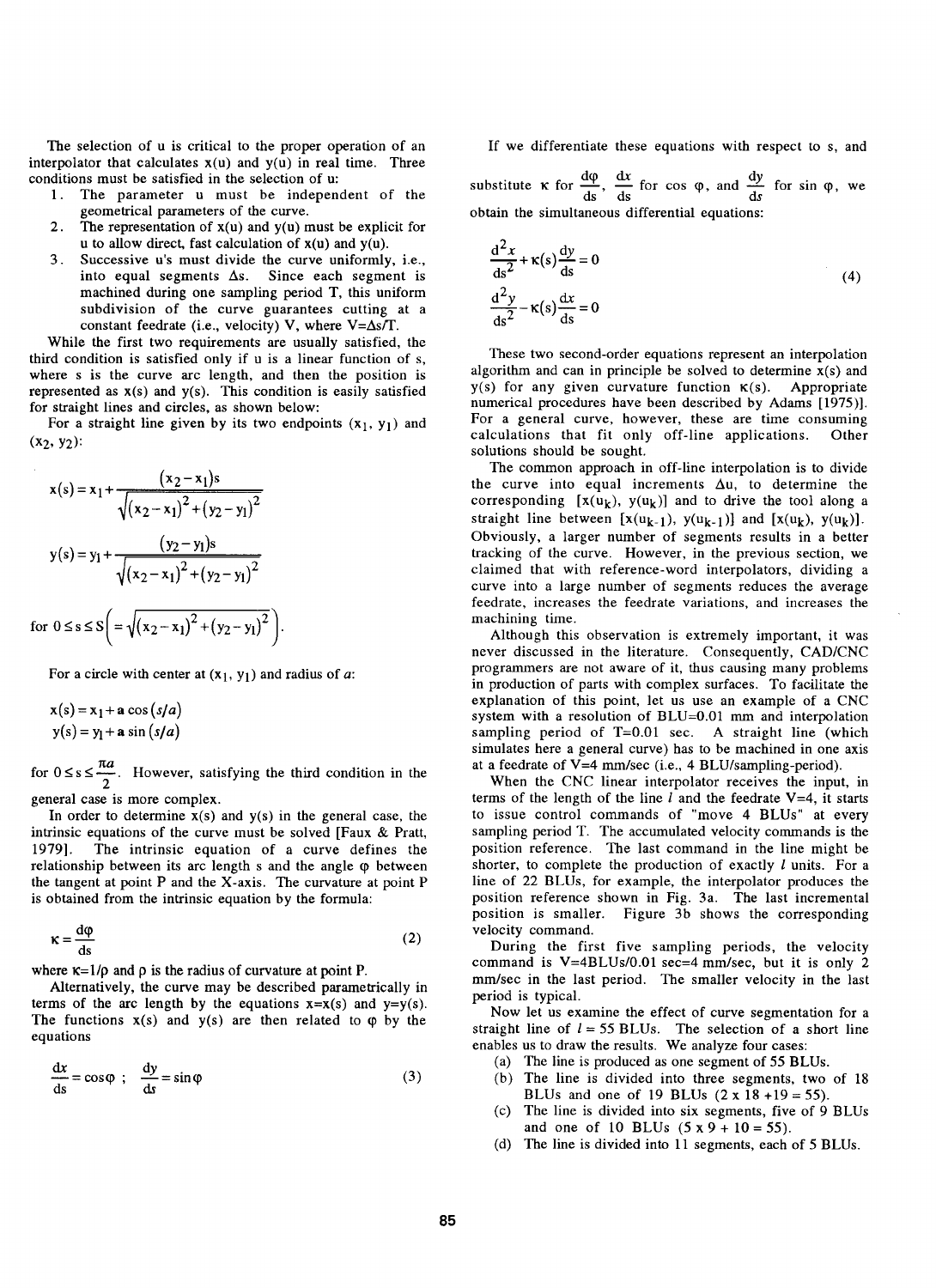

;r--

FIG. 3: (A) POSITION COMMAND ISSUED BY LINEAR INTERPOLATOR, AND (B) THE CONSEQUENT VELOCITY COMMAND.

The corresponding velocity commands are depicted in Fig. 4. If the length of a segment is not integer multiples of 4, its last incremental position is smaller than 4, which means that the velocity command is reduced during the last sampling period. Figure 4 shows that a division of a line into a larger number of segments increases the feedrate variations and reduces the average feedrate, which, in turn, increases the machining time. The machining time of the 55 BLU, as shown in Fig. 4, is 14T if the whole line is treated as a single segment (Case a). The machining time increases to 1ST if the line is divided into 3 segments (Case b); to 18T if the line is divided into 6 segments (c); and, to 22T if 11 segments are used. The situation is even more complex when several axes are involved in the motion and especially for general curves.

To further clarify the point, assume that the curve

$$
\begin{cases} x = 11.9u^3 - 29.8u^2 + 32.9u + 5.0 \\ y = 47.6u^3 - 41.7u^2 + 16.55u + 2.5 \end{cases}
$$
 0 \le u \le 1

is stored in a CAD system and has to be machined on a CNC at a velocity of  $V = 1.2$  m/min = 20 mm/sec. Also assume that the sampling time of the CNC is 0.01 sec. In the CAD system, the parameter u is incremented uniformly in equal increments  $\Delta u$  -- this is the segmentation of the curve. The more segments in the curve, the smaller the contour error, but larger deviations from the average feedrate are expected. The results are shown in Fig. 5.

As a consequence, we see that very fine segmentation causes severe problems in maintaining a uniform and desired V. This and the other reasons discussed in Sec. 2 above show the importance of a reliable real-time CNC interpolator.



FIG. 4: VELOCITY COMMANDS ISSUED BY THE CNC INTERPOLATOR VERSUS NUMBER OF SAMPLING PERIODS.



FIG. 5: THE EFFECT OF SEGMENTATION ON THE CONTOUR ERROR AND AVERAGE FEEDRATE.

### **TYPES OF CNC INTERPOLATORS**

Two main kinds of interpolators exist in CNC systems.

- ( 1) Reference-Pulse Interpolators which continuously calculate the increment to the next reference point at the resolution level (pulse mode), e.g., the DDA (Digital Differential Analyzer) method [Koren, 1976; Koren & Masory, 1981, Papaioannou, 1979].
- (2) Reference-Word Interpolators which calculate the next reference point based on constant sampling time T [e.g., Masory & Koren, 1982].

The selected interpolation method depends on the control method. The proposed interpolator in this paper is of the more common method-- the reference-word interpolator.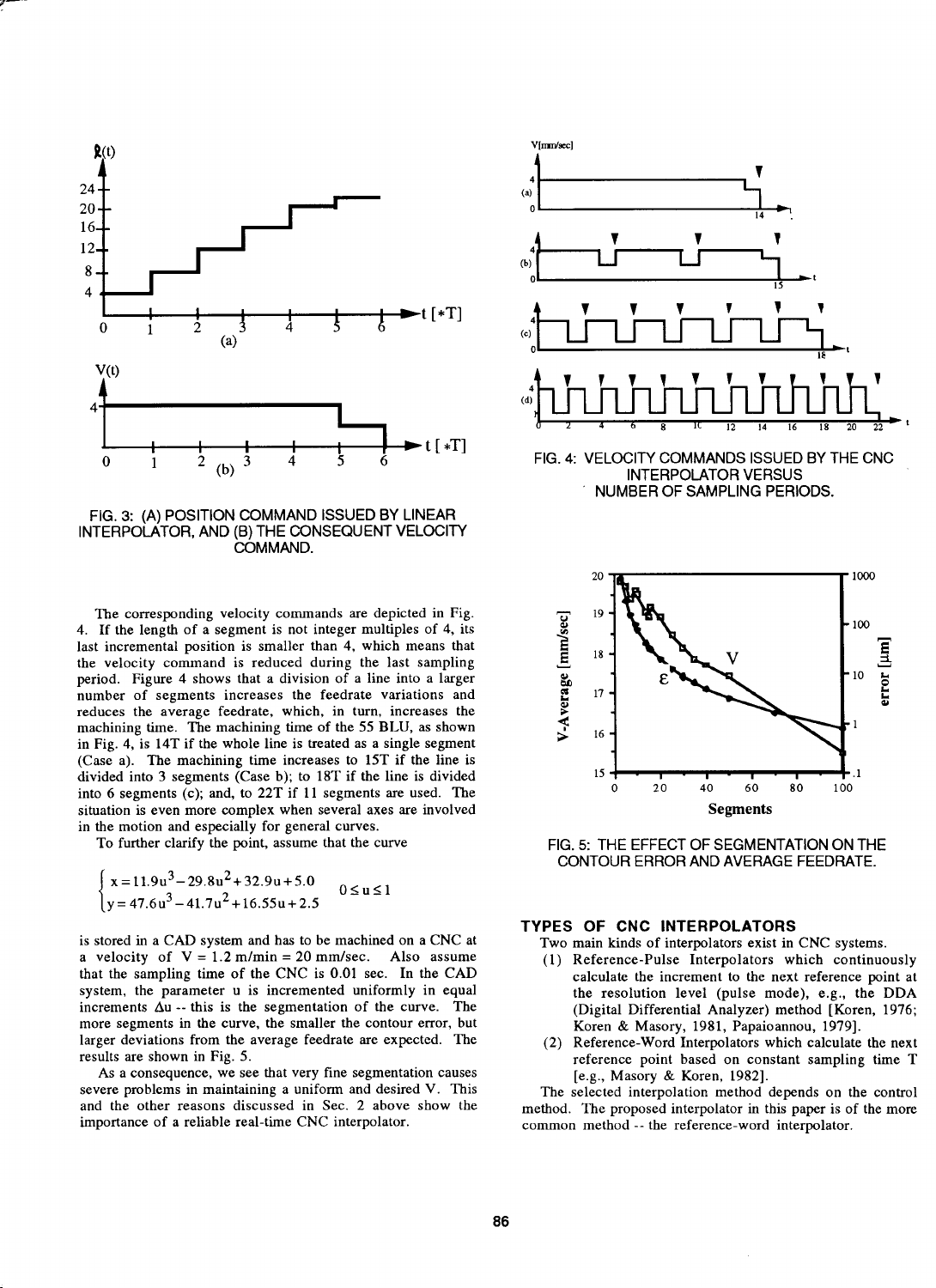Several researchers have developed real-time interpolators for curve generation. Koren [1976] proposed an interpolator for standard parabolic curves; Sata et. al. [1981] developed a real-time interpolator for cubic Bezier curves which can, in fact, interpolate any cubic function. This interpolator can of course interpolate general parabolic curves by using only a 2nd order Bezier curve. Makino [1988, 1991] developed special interpolators for high-speed machines. Stadelmann [1989] proposed a high-order interpolator for complex spatial geometry that requires a given velocity profile. In this interpolator the transition between two successive segments is continuous. However, this interpolator does not guarantee that all interpolated points lie on the curve. Recently Chou and Yang [1991, 1992] proposed a new interpolator for curves represented in their parametric forms. Their interpolator indeed interpolates the curves correctly but it does not fit realtime applications. They solved the equation that relates the time t to parameter u, namely  $t=f(u)$ , while for real time realization the parameter u should be related to time, namely  $u=g(t)$ . Solving  $u=g(t)$  requires a mathematical development that is given in this paper.

Proposed interpolation schemes may be differentiated by the method used to represent the curve. Two representation methods exist with corresponding interpolation schemes. The first scheme deals with the implicitly defined curve  $f(x,y)=0$ [Lo, 1992]; and, the second scheme deals with the parametric

curves  $\vec{r}(u) = x(u)\vec{i} + y(u)\vec{j}$ . (The extension to 3-D is also discussed in this paper.)

Note that in the particular case where y can be expressed explicitly as a function of x, namely,  $y=f(x)$ , the situation is equivalent to the case of parametric representation. In these cases, the function can be expressed as:

 $x(u)=u$  $y(u)=f(u)$ 

In this paper only interpolators for curves presented in their parametric form are discussed. The straightforward approach for real-time interpolators might be the one utilized in CAD systems: *Increment the parameter u uniformly, namely in equal small increments L1u, and calculate the corresponding Xk+l andyk+l at each sampling periodT.* 

The approach, however, has two main drawbacks:

(1) The length of the steps 
$$
\Delta s_k
$$
, where

 $\Delta s_k = \sqrt{(x_{k+1}-x_k)^2 + (y_{k+1}-y_k)^2}$ , is not equal, but the tool traverses them in equal time intervals T. Consequently, the feedrate along the curve is not constant.

(2) The optimal size of the increment  $\Delta u$  is not known. If  $\Delta u$  is too small, the resultant  $\Delta s_k$ 's are too small as well, and the system slows down. If  $\Delta u$  is too big, the resultant  $\Delta s_k$ 's are too big and the position accuracy is not maintained.

As a consequence, a real-time interpolator cannot be based on a uniform segmentation of the curve according to u. CAD systems, however, are based on equal segmentation of u to represent a curve by lines. But, in CAD systems, the lines are relatively longer and a velocity command is issued for each line, whereas in real-time interpolators the velocity is obtained automatically by  $V_k = \Delta s_k / T$ .

 $\bigwedge$ 

This situation motivated the development of a new real-time interpolation method for general curves expressed in their parametric form. This method requires only small computation time and therefore fits real-time applications.

The task of the real-time interpolator for a general curve can now be specified.

- *Given:* (1) *a curve*  $\bar{r}(u)$ ,
	- *(2) the desiredfeedrate V[mm/sec] along the curve,*
	- *( 3) the sampling time interval T[ sec], and*
	- *( 4) the current reference point on the curve*   $R_k(x_k,y_k)$ ,

*find the next reference point to which the tool should be driven in T seconds while maintaining a constant feedrate*  v.

This implies that the next reference point  $R_{k+1}(x_{k+1}, y_{k+1})$ must lie on the desired curve and must obey  $\|R_{k+1}-R_k\|=VT$ .

In the following section, a new approach for real-time reference-word interpolators is proposed. Such an interpolator fits the case of parametric representation and is capable of dealing with general curves. We assume that the given curve is the curve along which the center of the tool must be driven. The new real-time interpolator is compared with the conventional interpolator.

#### **INTERPOLATOR BASED ON UNIFORM-LENGTH SEGMENTS**

The key idea for real-time interpolators of curves represented in parametric form is that the segmentation should be based on curve segments of equal length rather than on equal  $\Delta u$ 's. Accordingly, the proposed method determines successive values of u such that the curve segments  $\Delta s_k$ (machined at each sampling period T) are constants, which, in turn, guarantees a constant feedrate (i.e., velocity).

The feedrate  $V(u)$  along the curve is defined by

$$
V(u) = \frac{ds}{dt} = \left(\frac{ds}{du}\right)\left(\frac{du}{dt}\right)
$$
 (5)

or

$$
\frac{\mathrm{du}}{\mathrm{dt}} = \frac{\mathbf{V}}{\mathrm{ds}/\mathrm{du}}\tag{6}
$$

where

$$
\frac{ds}{du} = \sqrt{(x')^2 + (y')^2 + (z')^2}
$$
 (7)

and

$$
x' = \frac{dx}{du} \quad ; \quad y' = \frac{dy}{du} \quad ; \quad z' = \frac{dz}{du}
$$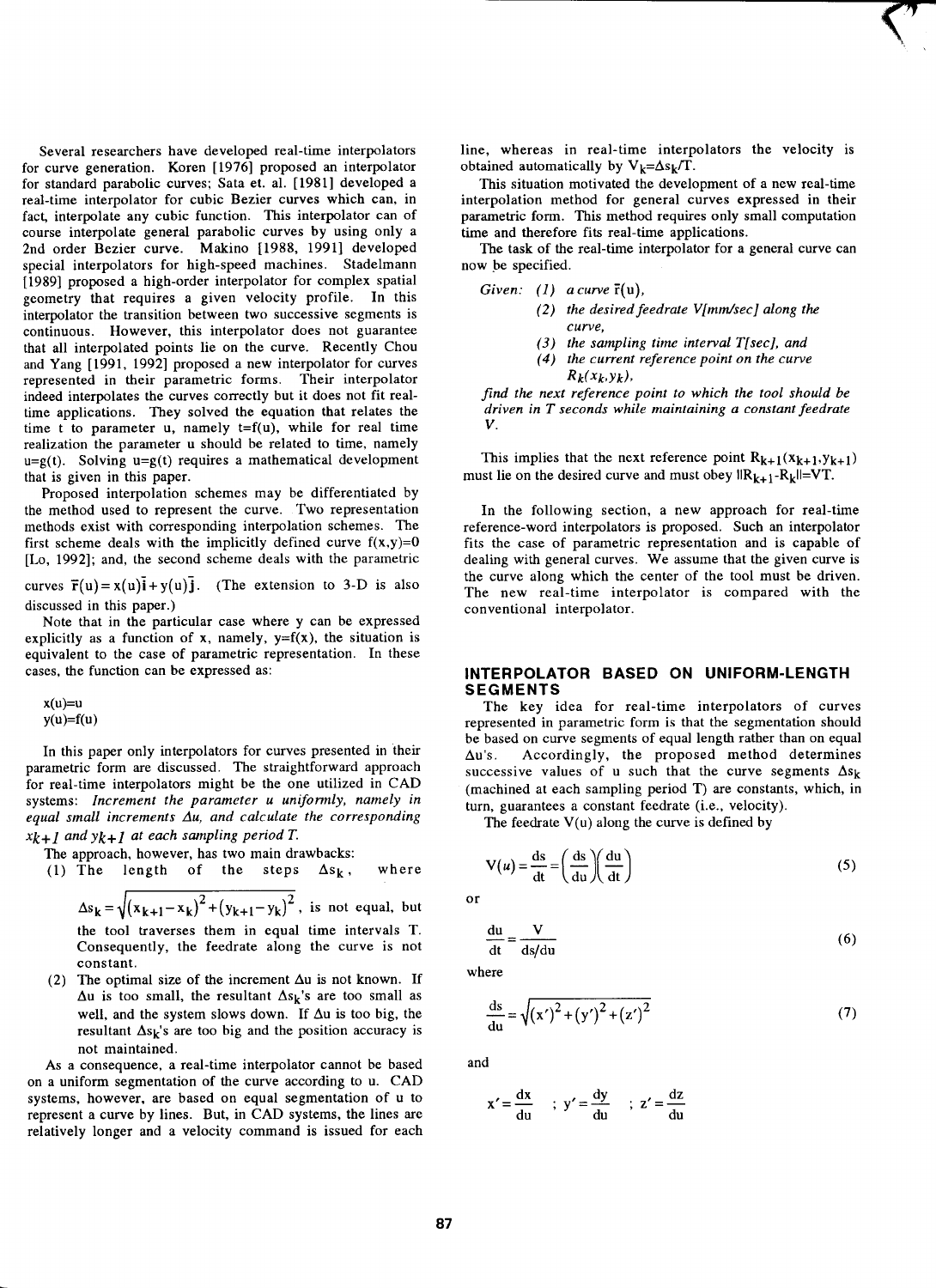Substituting Eq. (7) into (6) yields

$$
\frac{du}{dt} = \frac{V}{\sqrt{(x')^2 + (y')^2 + (z')^2}}
$$
(8)

A solution of Eq. (8) that is performed at short computation time is the heart of a real-time interpolator for curves given in parametric forms [Lo, 1992; Huang and Yang, 1992; Huang, 1992]. The solution of Eq. (8) for a constant V gives the required u(t). However, because the solution of Eq. (8) is difficult in the general case, we may use a recursive solution based on Taylor's expansion around t=kT:

$$
u_{k+1} = u_k + T\dot{u}_k + \left(T^2/2\right)\ddot{u}_k + \text{higher order terms} \tag{9}
$$

where u denotes  $\frac{du}{dt}$  and u denotes  $\frac{d^2u}{dt^2}$ .

If T is very small and the curve does not have small radii of curvature, even a first-order approximation is adequate:

$$
\mathbf{u}_{k+1} = \mathbf{u}_k + \mathbf{T} \dot{\mathbf{u}}_k \tag{10}
$$

This equation usually holds when

$$
T \ll 2 \left| \frac{\dot{u}_k}{\ddot{u}_k} \right| \tag{11}
$$

Substituting Eq. (8) in Eq. (10) yields the equation of the proposed interpolator:

$$
u_{k+1} = u_k + \frac{VT}{\sqrt{{x_k'}^2 + {y_k'}^2 + {z_k'}^2}}
$$
 (12)

In cases where Eq. (11) is not satisfied, we may use two terms of Taylor's expansion

$$
u_{k+1} = u_k + T\dot{u}_k + (T^2/2)\ddot{u}_k
$$
 (13)

Equation (13) holds for small T, defined by

$$
T << 3 \left| \frac{\ddot{u}_k}{\ddot{u}_k} \right| \tag{14}
$$

The expression for  $\ddot{u}$  may be derived from Eq. (8)

$$
\ddot{\mathbf{u}} = \frac{\mathbf{d}^2 \mathbf{u}}{\mathbf{d}t^2} = -\frac{\mathbf{V}^2 \left(\frac{\mathbf{d}^2 s}{\mathbf{d}u^2}\right)}{\left(\frac{\mathbf{ds}}{\mathbf{d}u}\right)^3}
$$
(15)

where ds/du is given in Eq. (7), and differentiating Eq. (7) yields

$$
\frac{d^2s}{du^2} = \frac{x'x'' + y'y'' + z'z''}{\sqrt{{x'}^2 + {y'}^2 + {z'}^2}}
$$
(16)

where

$$
x'' = \frac{d^2x}{du^2}
$$
;  $y'' = \frac{d^2y}{du^2}$  and  $z'' = \frac{d^2z}{du^2}$ 

The first derivative of u is given in Eq. (8)

$$
\dot{u}_{k} = \frac{V}{\sqrt{x_{k}^{2} + y_{k}^{2} + z_{k}^{2}}}
$$
(17)

and the second derivative is given by substituting Eqs. (7) and (16) into (15).

$$
\ddot{u}_{k} = \frac{-V^{2}(x_{k}'x_{k}'' + y_{k}'y_{k}'' + z_{k}'z_{k}'')}{(x_{k}'^{2} + y_{k}'^{2} + z_{k}'^{2})^{2}}
$$
(18)

Substituting Eqs. (17) and (18) into (13) yields [Lo, 1992; Huang, 1992]

$$
\begin{pmatrix}\nu_{k+1} = u_k + \frac{VT}{\sqrt{x_k'^2 + y_k'^2 + z_k'^2}} - \\ \frac{(VT)^2 (x_k' x_k' + y_k' y_k'' + z_k' z_k'')}{2(x_k'^2 + y_k'^2 + z_k'^2)^2}\n\end{pmatrix}
$$
\n(19)

The explicit expressions of the first and second derivatives of x and y with respect to u are calculated and substituted into Eq. (19). The new proposed interpolator is based on calculating the new value  $u_{k+1}$  from Eq. (19), and using it in the next iteration to calculate  $x(u_{k+1}), y(u_{k+1})$  and  $z(u_{k+1}).$ 

In order to check the condition  $(11)$  at which the approximation (10) is valid, Eqs. (17) and (18) are substituted into (11), yielding

$$
VT << \frac{2[x'^2 + y'^2 + z'^2]^{3/2}}{|x'x'' + y'y'' + z'z''|}
$$
 (20)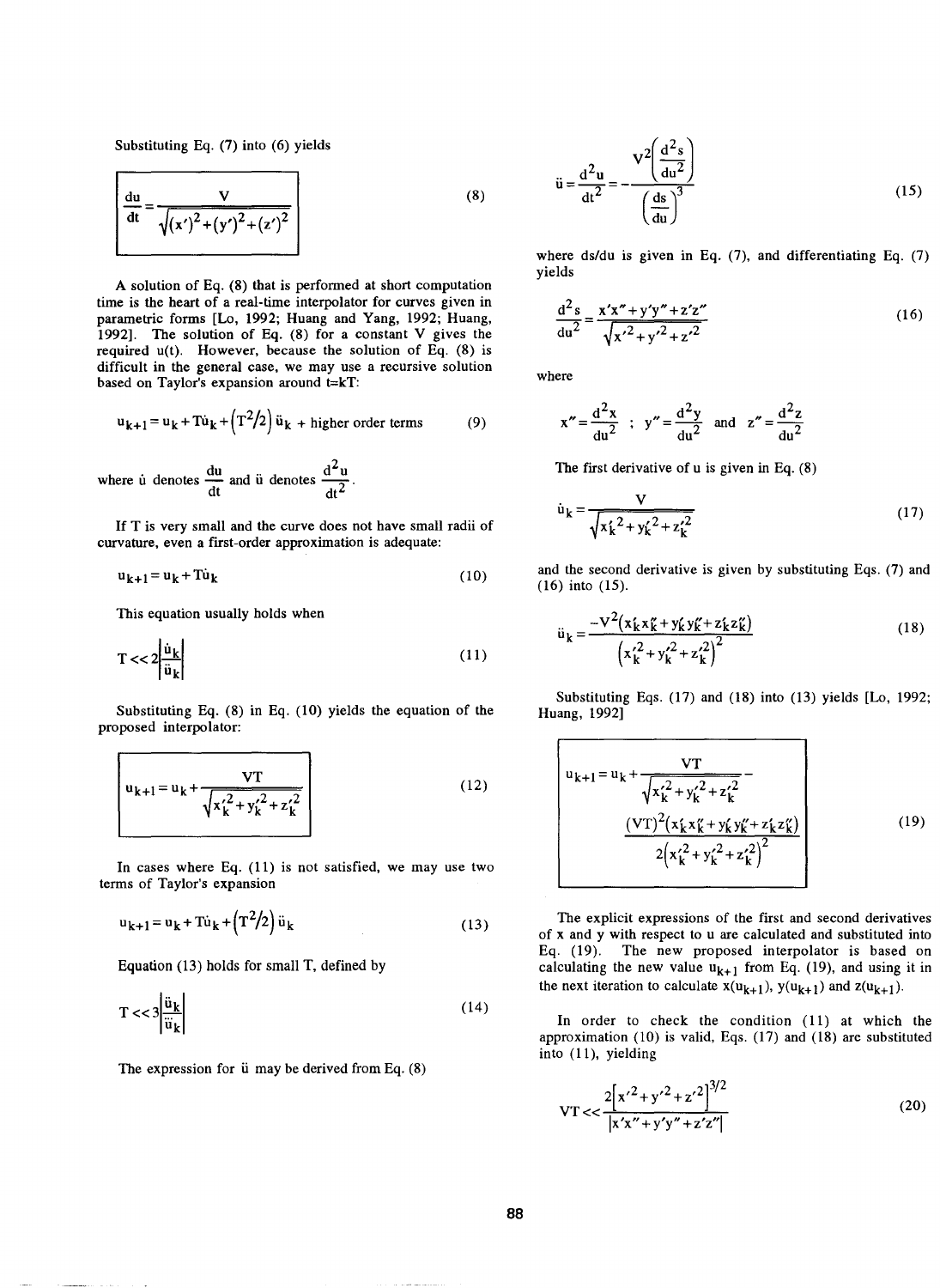If condition (20) is not satisfied, and Eq. (12) is used in the interpolation process, a feedrate error exists. Note, however, that the interpolated points are always on the curve. An interpolator based on Eq. (19) yields negligible feedrate errors for all practical cases.

It is important to show how this interpolator behaves if applied to a circular arc in the X-Y plane.

$$
x(u) = a \cos u
$$

 $y(u) = a \sin u$ 

for  $0 \le u \le \frac{\pi}{2}$ .

Differentiating these equations to obtain

$$
\frac{dx}{du} = -a \sin u
$$

$$
\frac{dy}{du} = a \cos u
$$

and substituting them in Eq. (11) results in:

$$
u_{k+1} = u_k + \frac{VT}{\sqrt{a^2 \sin^2 u_k + a^2 \cos^2 u_k}} = u_k + \frac{VT}{a}
$$

namely, the changes in  $u_k$  are independent of k, they are constant and equal to VT/a (where *a* is the radius of the arc). This means that a perfect circle is produced.

To evaluate the proposed interpolator, 2-D and 3-D cubic polynomial curves were simulated and compared with the conventional method, which approximates the curve by line segments for which  $\Delta u = constant$ . The evaluation is given below.

### **Example 1**

The 2-D cubic curve

$$
\begin{cases} x = -140u^3 + 90u^2 + 90u \\ y = -90u^2 + 90u \end{cases}
$$
 0 \le u \le 1

was simulated with  $V = 1.5$  m/min,  $T = 0.01$  sec.

The contour shape of this 2-D curve is shown in Fig. 6. The proposed interpolator was simulated and results in very small contour errors compared to conventional CAD interpolators, as shown in Fig. 7 and in Table 1. The variations in the velocity commands that sent to the control loops for the proposed interpolator are depicted in Fig. 8a for Eq. 12 and Fig. 8b for Eq. 19. Both are negligible for most applications. Adding the second derivative of u to the approximation results in slightly smaller contour errors and smaller velocity variations. The calculation time, however, is increased, which increases the lower bound on T. Therefore, for this example, the approximation based on Eq. 12 is adequate.



FIG. 6: A 2-D CUBIC POLYNOMIAL CURVE.

The segmentation in the conventional CAD interpolator, based on small equal  $\Delta u$  (e.g.,  $\Delta u$ =0.02 for 50 segments), results in correspondingly short  $\Delta s$  segments (e.g., average of 1.9 mm). Because of the method by which linear interpolators operate, the short segments cause large feedrate errors, as shown in Fig. 9. As expected and as shown in Table 1, increasing the number of segments results in smaller contour errors, but increases the average deviation from the programmed feedrate  $(V=25 \text{ mm/sec}$  in this example). This simulation does not include the acceleration/deceleration effect that even deteriorates the situation in off-line CAD segmentation.

In other CAD systems the approximation of the parametric curves by a set of line segments is based on assigning constant tolerance, rather than constant u [Loney & Ozsoy, 1987]. The curve in these cases is approximated by a smaller number of lines, but the fundamental problem inherent to offline interpolation will exist. However, we made the comparison to the method utilizing constant  $\Delta u$  since it can be a candidate for real-time interpolators, whereas the constant tolerance method has high computation load and cannot be implemented in real time.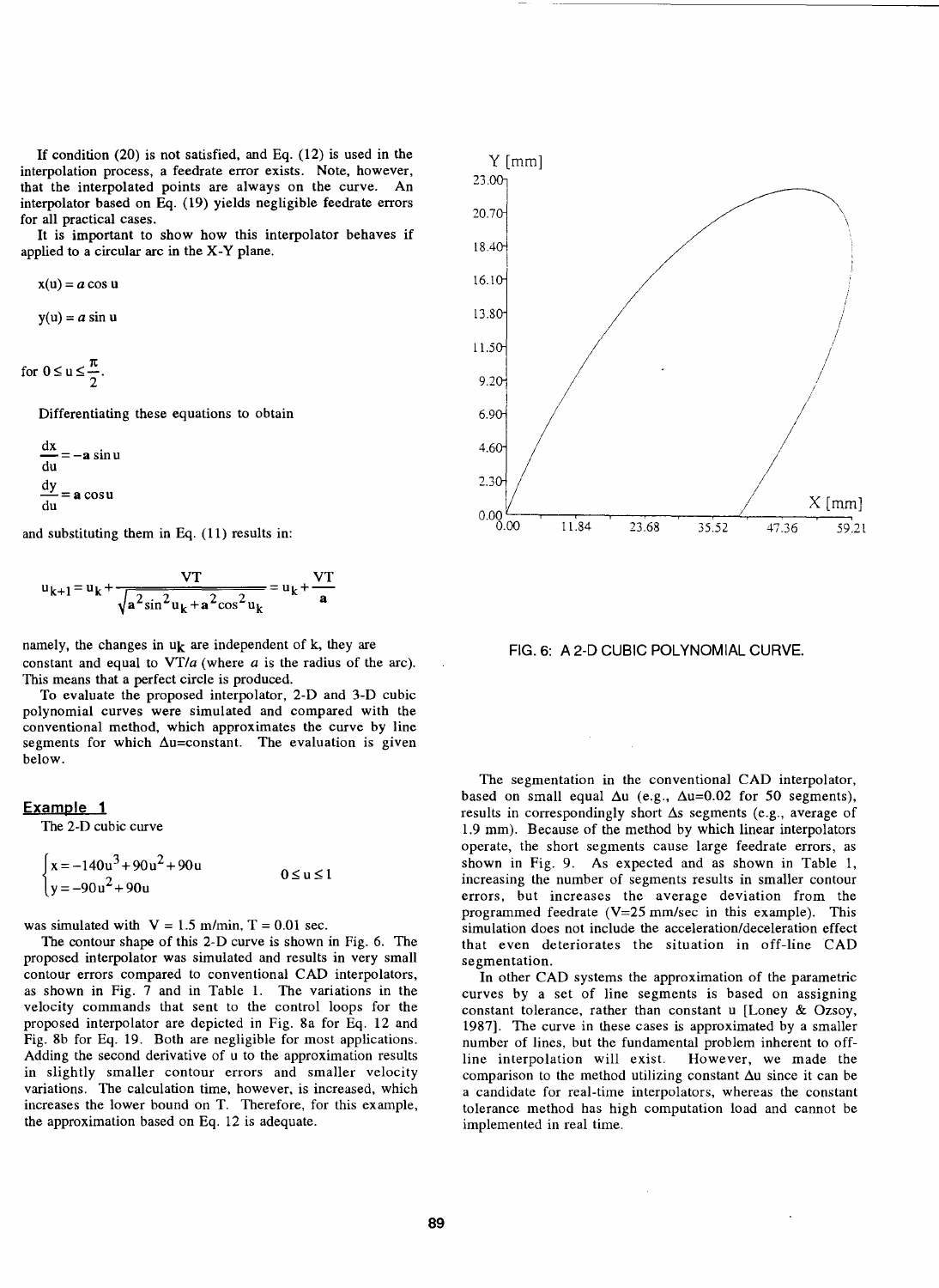| Proposed Interpolator:     |                                    |        |         |  |  |
|----------------------------|------------------------------------|--------|---------|--|--|
| Equation used:             | Eq. 12                             | Eq. 19 |         |  |  |
| $\epsilon_{\rm max}$ [µm]  | 2.6                                | 2.5    |         |  |  |
| $\delta V_{\rm av}N$       | $0.2\%$                            | 0.01%  |         |  |  |
| $\delta V_{\rm max}/V$     | 1.7%                               | 0.07%  |         |  |  |
| Conventional Interpolator: |                                    |        |         |  |  |
| # of line segments         | 30                                 | 50     | 70      |  |  |
| $\epsilon_{\rm max}$ [µm]  | 61                                 | 22.3   | 11.2    |  |  |
| $\delta V_{\rm av}N$       | 3.8%                               | 6.6%   | $9.2\%$ |  |  |
| $\delta V_{\rm max}/V$     | Arbitrary, and may reach up to 98% |        |         |  |  |

TABLE 1: INTERPOLATION OF A 2D CUBIC SPLINE.

-





FIG. 7: CONTOUR ERRORS CAUSED BY THE PROPOSED AND CONVENTIONAL INTERPOLATORS.

FIG. 8: VARIATIONS IN THE VELOCITY COMMANDS CAUSED BY THE PROPOSED INTERPOLATOR. {A) EO. 12; {B) EO. 19.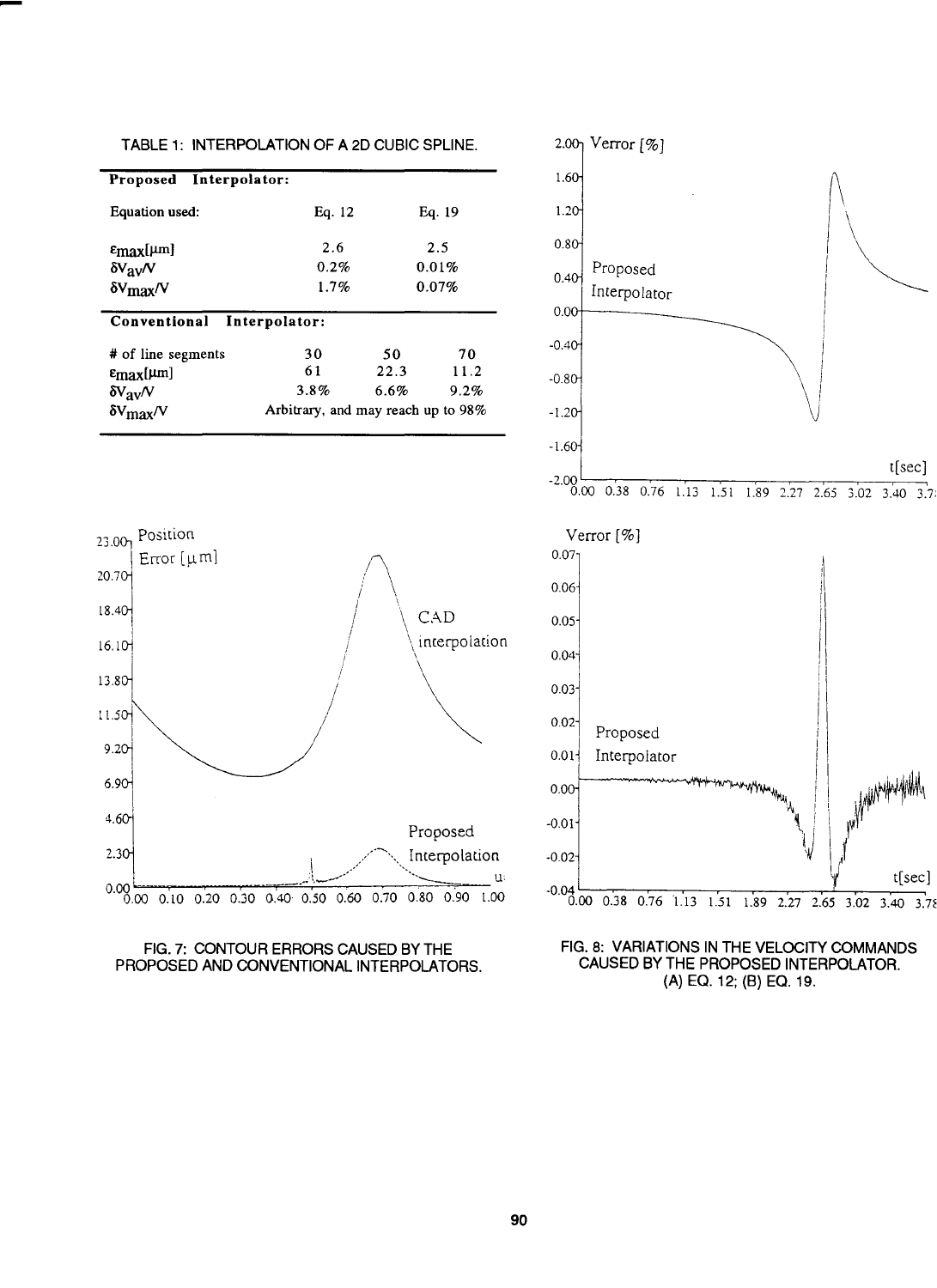

#### FIG. 9: VARIATIONS IN THE VELOCITY COMMANDS TO THE CONTROL LOOPS CAUSED BY CAD CONVENTIONAL INTERPOLATOR.

## **Example 2**

The 3D cubic curve

$$
\begin{cases}\n x = 11.9u^3 - 29.8u^2 + 32.9u + 5.0 \\
y = 47.6u^3 - 41.7u^2 + 16.55u + 2.5 \quad 0 \le u \le 1 \\
z = 11.9u^3 - 5.95u^2 + 9.05u + 5.0\n\end{cases}
$$

was simulated with  $V= 1.2$  m/min, T=0.01 sec.

The simulations results for a 3D cubic spline are similar to those for a 2D cubic spline. The results are summarized in Table 2.

Based on the above examples, as well as on many others that we tried, we may conclude the following:

- ( 1) The conventional approach needs a very large number of line segments to guarantee a small contour error. Note that in the first (2-D) example the length of the tool path is about 94.5 mm, but 70 segments are needed to approximate it with a tolerance of  $11 \mu m$ . This subdivision caused a decrease of about 9% in the average feedrate.
- (2) The feedrate error caused by the proposed interpolator depends on the number of terms used to approximate the next spatial parameter  $u_{k+1}$ . If the requirement is not very strict (e.g.,  $|\delta V_{\text{max}}|/V| < 3\%$ ), only the first term in Taylor's expansion is needed, and, in tum, the

computation is very fast. In Example 1, the numbers were  $|\delta V \text{max}|/V = 1.7\%$  when only the first term was used, and 0.07% when the second term was used as well.

(3) In Example 2 (3-dimensional curve) even better results were achieved. The results are better both with the conventional and the proposed interpolator. The reason for this is that the 3-D curve has larger minimal radius of curvature. The proposed interpolator still offers higher performance.

## TABLE 2: INTERPOLATION OF A 3D CUBIC SPLINE.

| Proposed<br>interpolator:                               |              |                |           |
|---------------------------------------------------------|--------------|----------------|-----------|
| Equation used:                                          | Eq. 12       | Eq. 19         |           |
| $ε_{max}$ [μm]<br>$\delta V_{\rm max}/V$                | 0.80<br>1.3% | 0.78<br>0.035% |           |
| Conventional<br>Interpolator:                           |              |                |           |
| # of line segments<br>$\varepsilon_{\text{max}}(\mu m)$ | 10<br>77     | 30<br>8.8      | 60<br>2.2 |

#### **CONCLUSIONS**

The amount of geometric information transferred from the CAD to the CNC must be minimized but must still enable the machining of any general curve. These conflicting machining of any general curve. requirements can be satisfied only by the development of real-time interpolators for general curves. The most common method to present curves is by their parametric forms. Accordingly, a new type of CNC interpolators which can handle general curves was introduced. The only assumption made is that the first two derivatives exist, as is the case for smooth curves. The performance of the interpolator, evaluated in terms of precision and feedrate deviations, is superior to all existing interpolation methods.

#### **ACKNOWLEDGEMENTS**

This research was partially sponsored by NSF grant #DDM-9114131 and by the Japan TS Research Fund through the Technion's Vice President for Research grant #033-0861. The paper was written while Yoram Koren was a Lady Davis Visiting Professor at the Technion. The authors acknowledge the support of the Lady Davis Foundation.

#### **REFERENCES**

Adams, J.A., 1975, "The Intrinsic Method for Curve Definition," *Computer Aided Design,* Vol. 7, No. 4, pp. 243- 249.